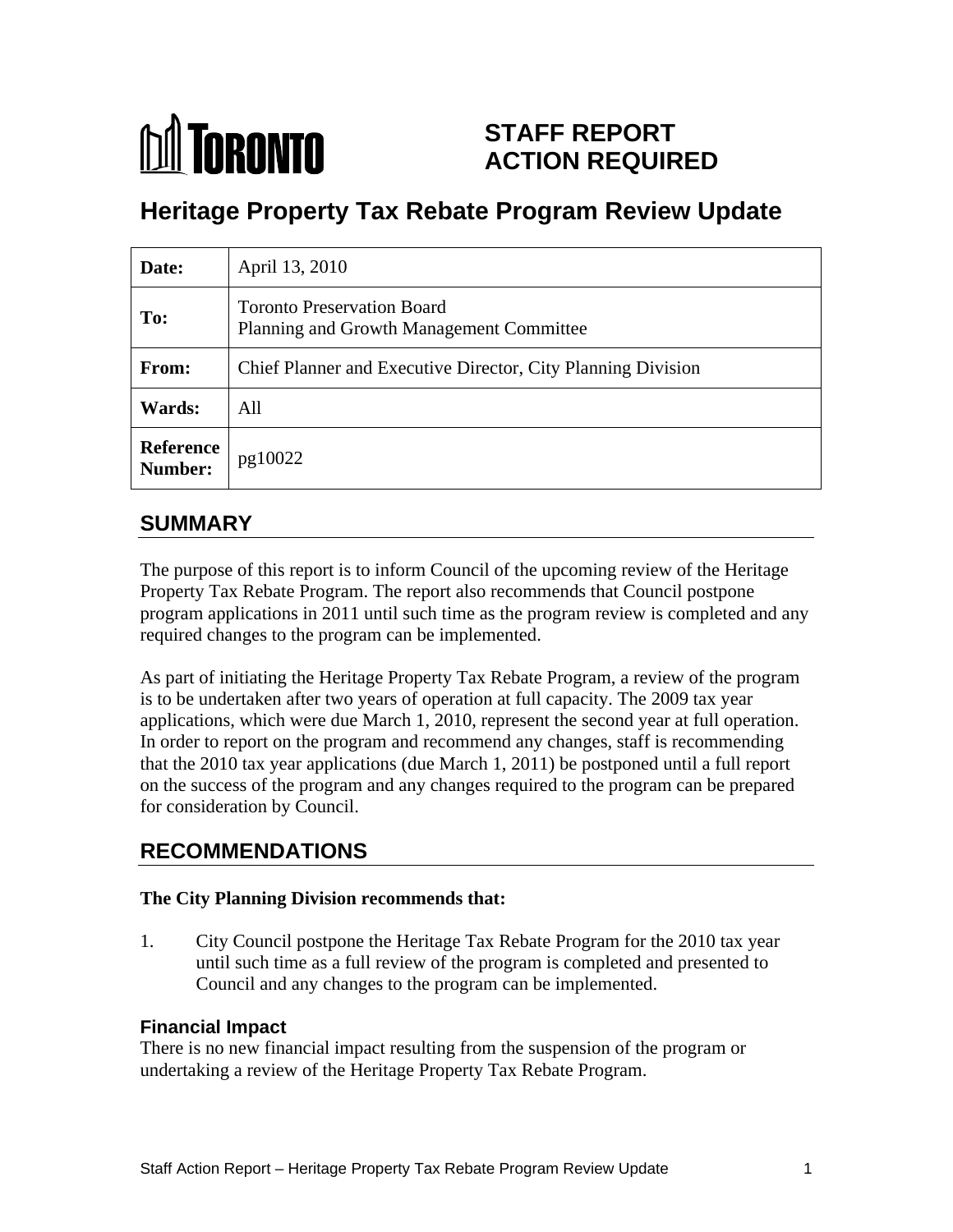#### **DECISION HISTORY**

In July 2006, City Council approved the creation of the Heritage Property Tax Rebate Program. This is a cost shared program with the provincial government and is administered by the City. It offers property tax rebates of up to 40% on eligible heritage elements of a property with a Heritage Easement Agreement.

The 2006 staff report indicated that a review of the program is required once it has operated at full availability for two years. The 2009 tax year applications mark the second year at full operation.

#### **ISSUE BACKGROUND**

Heritage Preservation Staff (HPS) have been operating the Heritage Tax Rebate Program since 2007 (for the 2006 tax year). Applications are due by March first of the year following the tax year for which a rebate application is made. For the 2006 and 2007 tax year the program was offered only to a small number of properties that were recognized as National Historic Sites and protected by a Heritage Easement Agreement. Although the program eligibility was scheduled to open up to all properties with a

Heritage Easement Agreement (registered by September 2006) for the 2007 tax year, the expansion was postponed one year due to cost containment measures. As with the 2006 tax year, the program was available only to National Historic Sites with a Heritage Easement Agreement for the 2007 tax year.

For the 2008 tax year, program eligibility was expanded to include all properties with a Heritage Easement Agreement registered by September 2006. The 2009 tax year (for which applications were due March 1, 2010) marked the second year of the program operating at full availability to eligible properties. Staff members are currently processing applications and will begin a full review of the program this fall.

### **COMMENTS**

#### **Program Review**

The Heritage Property Tax Rebate Program has been operating at full availability for two years. Due to the municipal election, HPS staff will not be able to report on the program and any required changes until 2011, just prior to the application deadline for the next cycle of the program. As a result, staff is recommending that applications for the 2010 tax year be suspended until a full review of the program can be undertaken and recommendations can be presented to City Council.

#### **MPAC Assessments**

In order to evaluate the amount of rebate that a property is eligible for, the City relies on the Municipal Property Assessment Corporation (MPAC) to assign values to the various elements of a property. Once the value of various heritage attributes is determined, the City uses the data to calculate the final amount of the rebate.